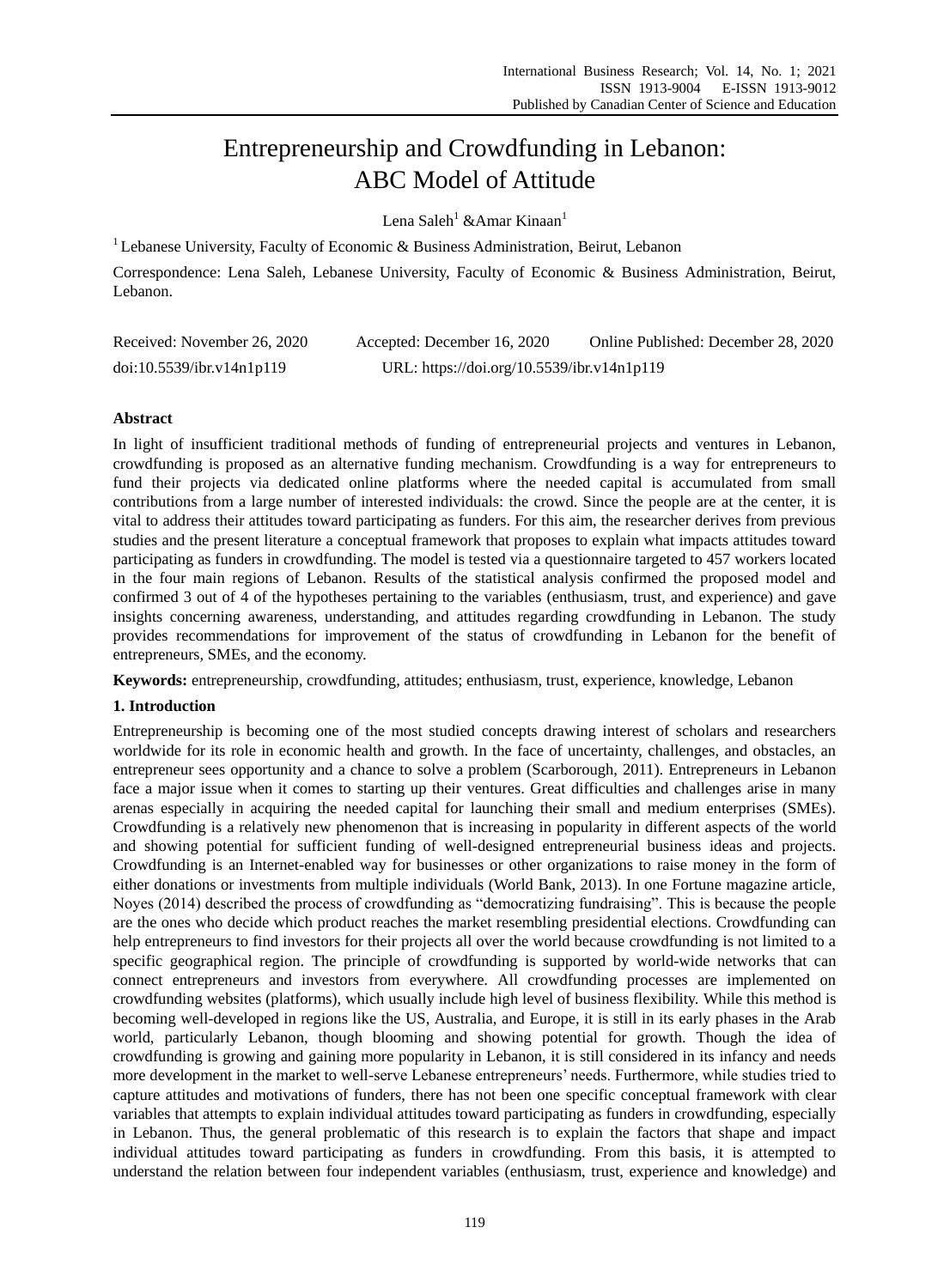the dependent variable (individual attitudes toward participating as funders in crowdfunding). Furthermore, the aim of this paper is to understand Lebanese individuals' position toward crowdfunding, whether they are aware, whether they understand, and whether they have positive attitudes toward this new funding mechanism. For this purpose, the researchers adopts a constructivist ontological position.

### **2. Entrepreneurship and Crowdfunding**

## *2.1 Challenges Faced by Lebanese Entrepreneurs*

A report issued by Inventis (a strategic advisory and management consulting firm) gave great insight into the status of entrepreneurs and SMEs in Lebanon<sup>1</sup>. Furthermore, as reported by the Global Entrepreneurship Monitor (an international collaborative research program designed to measure levels of entrepreneurship, using consistent definitions and survey methods that allow carrying out meaningful comparisons between countries, and between years), Lebanon holds a high rate of entrepreneurial activity spanning approximately 15% of the population aged between 18 and 64. This can lead to the conclusion that Lebanon is an encouraging atmosphere for early stage entrepreneurial activity. Attributed to this high percentage are several things including the well education of the Lebanese youth, the country's cultural values of liberalism, and the somewhat superiority of the private sector in the country. The challenges Lebanese entrepreneurs face when going after their entrepreneurial endeavors have many faces. First, due to political struggles and wars, Lebanon has comparably poor infrastructure. This causes an increase in the costs of operation for SMEs as they have to bear costs of privatization of utilities such as water and electricity (AlHussaini & Hill, 2017). Second, the political instability that still causes tension in the Lebanese economy has made it hard for entrepreneurs to make long term plans and investments (Inventis, 2014). Third, concerning the legal environment, some difficulties still arise though the Lebanese government has initiated programs and laws including cut-offs on tax and tariff for entrepreneurs. However, effort must be exerted to properly execute such laws and incentives. Entrepreneurs face high costs and difficulties with trade regulations and customs. Though support initiatives have risen to aid entrepreneurs and support their businesses, awareness of these moves is still limited. Another disadvantage for entrepreneurs is the red tape and bureaucracy that affects SMEs more than larger counterparts (Ministry of Economy and Trade, 2013). A further challenge is the uncertainty the Lebanese economy is facing. Businesses have been slowing down, making it seem more challenging for SME prospects. This is added to the perceived corruption and the lack of government support (AlHussaini & Hill, 2017). Next, it is a challenge for entrepreneurs to have successes in a market with great levels of local and global competition as well as an empowered and dynamically demanding consumer base (Inventis, 2014). Finally, according to the Ministry of Economy and Trade (2014), entrepreneurs and SMEs suffer from weak financial and monetary power, the thing that makes it hard for them to battle and overcome the aforementioned challenges leaving them at a weaker state than larger competitors.

#### *2.2 Challenge of Funding*

-

Filion (2011) stated that to define entrepreneurship, it is important to understand its main constituents which include locating opportunities, managing risk, creativity, agility, clever use of resources, and the added value to be brought to the work. He describes the entrepreneur as a clever artist who paves new ways for value creating business and utilizes the assets and skills needed for its development. In Lebanon, SMEs, representing entrepreneurial ventures, make up about 90% of total Lebanese enterprises population, as reported by the Ministry of Economy and Trade (2014).

Financing a venture and its needed capital have long been of the main worries entrepreneurs must face in starting their ventures. A study in Sub-Saharan Africa by Legas, (2015), investigated the challenges entrepreneurs confront in wanting to start their businesses. The biggest hurdles, as shown by entrepreneurs, had to do with finding proper funding and competing with large established firms. Not only is financing necessary for establishment of firms, it is vital for their growth and success. Otherwise, firms may turn to lending which is paired with high demands of collateral from investors (Legas, 2015). A starting capital is crucial for someone to become an entrepreneur launching his/her project or venture. A study in Kenya showed that acquiring this needed capital is one of the main obstacles and challenges entrepreneurs face. That is because banks require hard-to-achieve conditions to provide loans that are not feasible to everyone (Kaburi et al., 2012). Thus, from the preceding, it may be concluded that one of the first issues to be discussed when an entrepreneur wants to execute a new idea and start a new venture is the source of capital to be used. Access to loans from financial institutions

<sup>&</sup>lt;sup>1</sup> In defining SMEs in Lebanon, both measures are considered (number of employees and yearly turnover). To qualify as an SME in Lebanon, first, the number of employees must be less than 100 and second, with a yearly turnover of less than 25 billion Lebanese pounds (around 16 million USD) (Inventis,2014)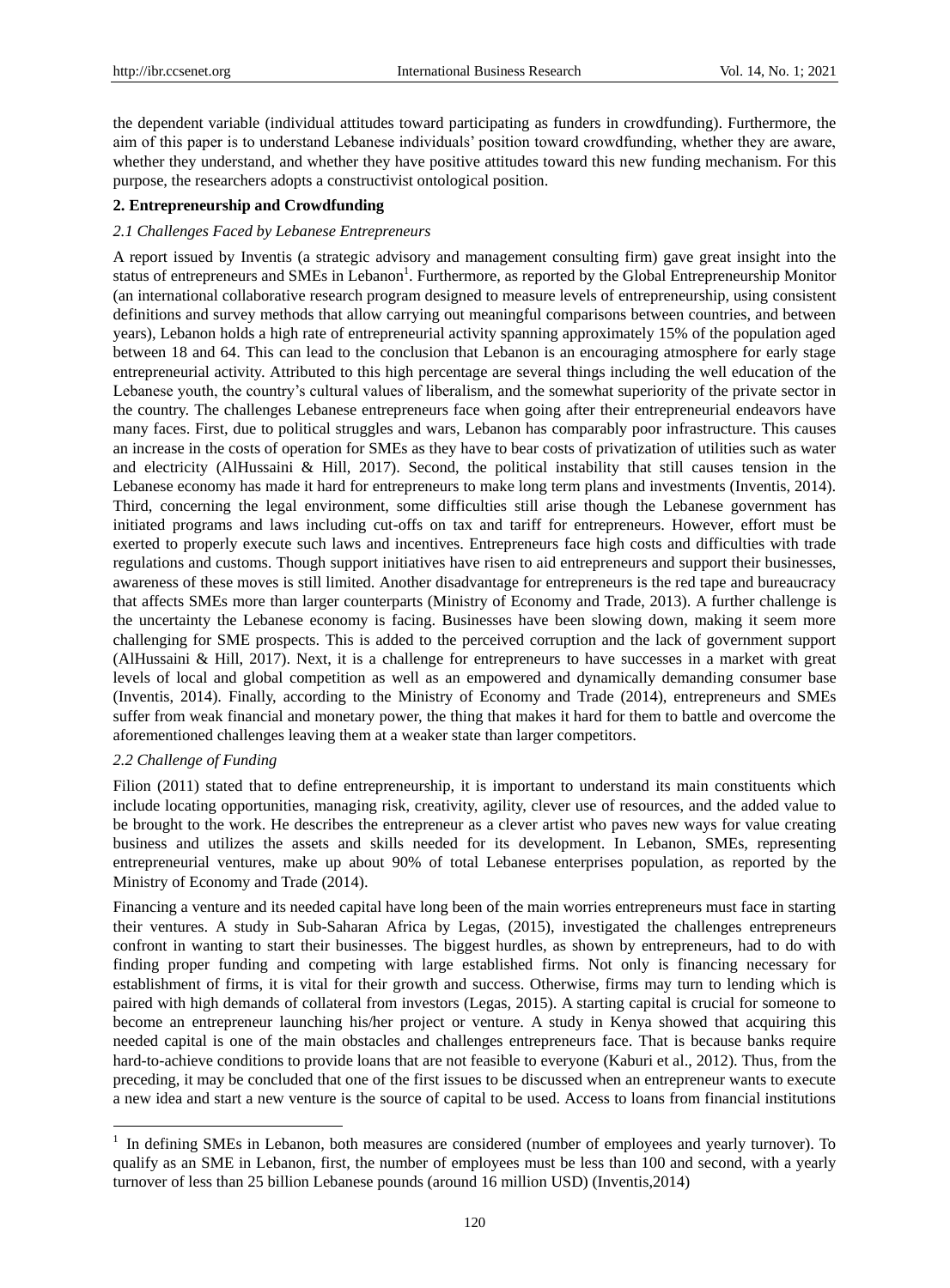isn't always easy and convincing investors to put cash into risk for a new start-up can be a tiring, costly, and long process.

In Lebanon, though the financial sector is well-figured, funding seems to be one of the issues that the country faces. The Lebanese economy is debt-driven and there is an obvious mismatch in supply and demand of capital for SMEs. Furthermore, the government does not support SMEs enough to aid them into prosperity (Sardouk & Dorant, 2015). Thus, SMEs have a hard time acquiring funding and resort to financial institutions<sup>2</sup>.

# 2.2.1 Defining Crowdfunding

-

Crowdfunding, coined less than twelve years ago, is still considered a relatively new technique. Academic literature on the subject is still in its primary phases, even though crowdfunding has caught major attention internationally over the past few years. This attention was a result of the successes of popular crowdfunding platforms for entrepreneurs who faced difficulties obtaining capital from more traditional sources of funding (Dehling, 2013).

The growth of crowdfunding has been linked to, for starts, the growth of the Internet. People being more easily linked to people means investors more easily linked to investees. Added to that is the financial crisis the world witnessed in 2008, stressing on the aforementioned difficulty for entrepreneurs obtaining funds in traditional ways (Kuti and Madarasz, 2014).

Over the years, crowdfunding has caught major attention from fund seekers who strive to innovate, grow, and develop, as well as attention from funders (supporters or investors) who seek, among other things, social gain and benefits when allotting their money through a crowdfunding Internet platform. Recently, crowdfunding has become a dynamically expanding financing method worldwide, especially when talking about Europe, Australia, and the United States (Kuti and Madarasz, 2014).

Examples and stories on crowdfunding show that this relatively new technique in financing is becoming a complement, or even a substitute for traditional forms of funding. Mollick (2013) signifies that crowdfunding can be, in addition to being a funding mechanism, a way for entrepreneurs to understand demand for their products/services which could help provide them with traditional methods of financing.

Crowdfunding has been growing swiftly, for the ease and simplicity for founders to coordinate and cooperate with stakeholders. It has drawn the attention of a variety of entrepreneurial fund seekers ranging from for-profit, cultural, or even social projects to present their campaigns to the crowd and seek out funding, often in exchange for products or equity (Poetz & Schreier, 2012).

Crowdfunding, as a way of funding, is derived and inspired by several concepts in finance like micro-finance (Morduch, 1999) and crowdsourcing (Poetz & Schreier, 2012). However, crowdfunding stands out as a unique method of financing making use of the Internet via special platforms.

To define crowdfunding appropriately in this research, the entrepreneurial framework must stay in mind. Crowdfunding can be referred to as "the efforts by entrepreneurial individuals and groups – cultural, social, and for-profit – to fund their ventures by drawing on relatively small contributions from a relatively large number of individuals using the Internet, without standard financial intermediaries" (Mollick, 2013). This definition explains simply the dynamics of crowdfunding where it is based on the idea of collecting small amounts of money from a large number of people to make up the needed capital for different types of entrepreneurial ventures, whether business, social, cultural, or other. The definition also focuses on the fact that this method of funding can be an alternative to rather tough to acquire traditional methods of funding such as banks, venture capital, angel investors, etc.

Crowdfunding can also be defined as "an open call, essentially through the Internet, for the provision of financial resources either in form of donations or in exchange for some form of reward and/or voting rights in order to support initiatives for specific purposes (Schweinbacher & Larralde, 2010). This definition focuses more on the types of crowdfunding which will be introduced in the next part. It provides the goals of founders as well as

<sup>&</sup>lt;sup>2</sup> Acquiring loans from banks is a difficult mission since banks have a hard time trusting new and emerging SMEs with risky business ideas and little to no business history. Hard terms and conditions are applied including feasibility studies and evidence for targeted market existence in addition to the need for cash or property collateral or a personal guarantee. In fact, the share of loans given to SMEs was only 16% in 2010 which is significantly lower than 26% in developed countries (Ministry of Economy and Trade, 2013). Moreover, banks only provide a portion of the needed capital and not the whole amount and the amounts granted for entrepreneurs do not exceed 200,000 USD.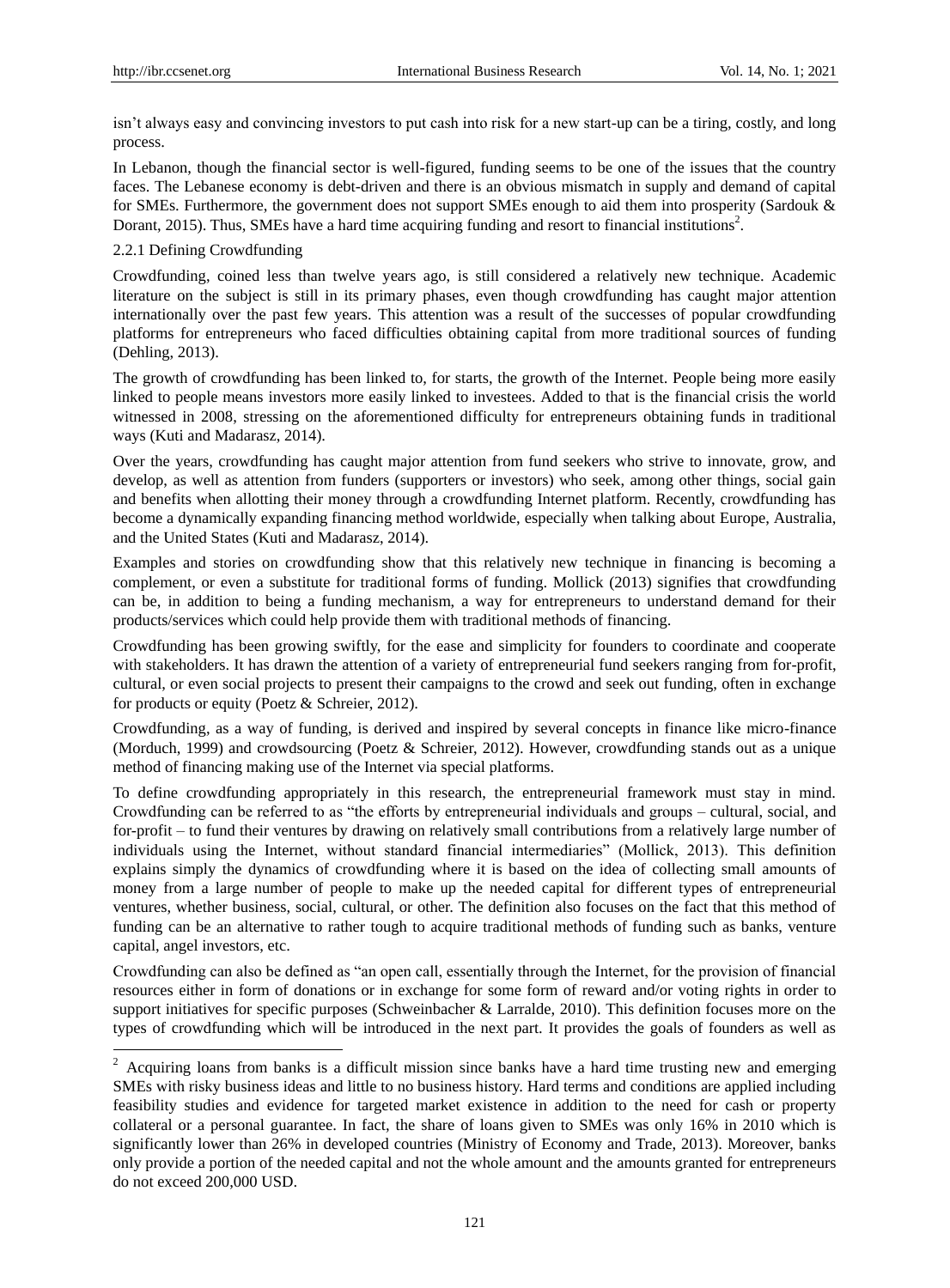funders and the benefits and advantages of each. It also focuses on the role of the Internet in enabling this exchange relationship. Finally, crowdfunding is described as an open call indicating that it is of vast range not limited to a small geographic area or a certain targeted group of individuals. Rather, crowdfunding is addressed to anyone and everyone who would be interested in the idea or project.

Kraus et al. (2016) identify four models for crowdfunding (types of crowdfunding) which are identified as follows in the table below.

| Crowdfunding Model    | Description                                                                    |
|-----------------------|--------------------------------------------------------------------------------|
| <b>Reward Based</b>   | Founder receives contributions from crowdfunders and rewards them with early   |
|                       | issue of product or anything else                                              |
| <b>Donation Based</b> | Founders get donations from crowdfunders for the start-up of community benefit |
| <b>Equity Based</b>   | Founder offers ownership or equity to funders in return for their investment   |
| <b>Lending Based</b>  | Founder borrows money from crowdfunders and gives them future repayment of a   |
|                       | principal with or without interest                                             |

Table 1. Existing Models of Crowdfunding (Kraus et al., 2016)

## 2.2.2 Emerging Theories on Crowdfunding

Crowdfunding has had a wide array of research on its dynamics, motivations, history, advantages, and success factors. This has led to gaining more understanding of this concept paving the way for understanding individuals' attitudes about it.

Some of the most relevant researchers in the field include: Belleflamme, Agrawal, Schienbacher, and Mollick.

Belleflamme et al. (2011), in his pursuit to define crowdfunding, states that one of the main building blocks of the term is the "crowd"; a big number of people giving very small contributions and not a small number of sophisticated investors providing the investment amount. In another research, he, along with Kleeman in 2008, stressed the role of the Internet in its many platforms such as Facebook, Twitter, LinkedIn, Kickstarter, and other blogs.

Schwienbacher and Larralde (2010) gave insights into different issues that may originate during the crowdfunding process. They introduce crowdfunding, define it, and give a description of the different factors that influence an entrepreneur's decision when choosing to crowdfund. This includes the already-available resources, risk, information asymmetry (with the investors), ethics, organizational form, control, amount required, and legal issues. The authors provide a real-world example of a French startup (Media Nomad) that successfully exploited the crowdfunding process to fund a website devoted for travelers sharing their experiences and recommendations. In the process, they ended up raising more than just capital, but also skills and an active enthusiastic community that helped get the project done and in its best shape.

Agrawal et al. (2011) were interested in the geography of crowdfunding and whether the distance between entrepreneurs and backers made a difference and they found out that it does, to a certain extent. They found that crowdfunding did reduce the impact of distance and geography compared to traditional funding. However, backers were shown to be more committed to close projects and entrepreneurs and invested in them earlier than those from a distant area.

Mollick (2013) aimed at giving a clearer picture of crowdfunding and giving, for the first time in the literature, an understanding of the dynamics of crowdfunding. In his study, he found that crowdfunding projects' success is related to quality, network, preparedness, being featured, as well as pledge levels. He also found that projects tend to fail or succeed by large margins He suggests that geography may play an important role in the success of crowdfunding efforts, especially in relation to culture where founders and funders of similar interests are sometimes aggregated in the same areas (for example, a project on country music founded by and funded by people around Nashville, Tennessee). Finally, addressing the risk factor, he found that projects do deliver their promised merchandise or gifts, though sometimes at delay caused by project size and excess demand and popularity than expected.

Kuppuswamy and Bayus (2013) explain backers' behavior in crowdfunding campaigns where backers get to see the level of support a project is getting as well as the deadline to the campaign. They suggest that social information (decisions of others) will impact an individual's own decision regarding if and when to fund a project.

An important concept in crowdfunding is "the wisdom of the crowd", this was discussed by Howe (2008), Brabham (2008), and Surowiecki (2006). The authors state that the aggregate efforts of individuals together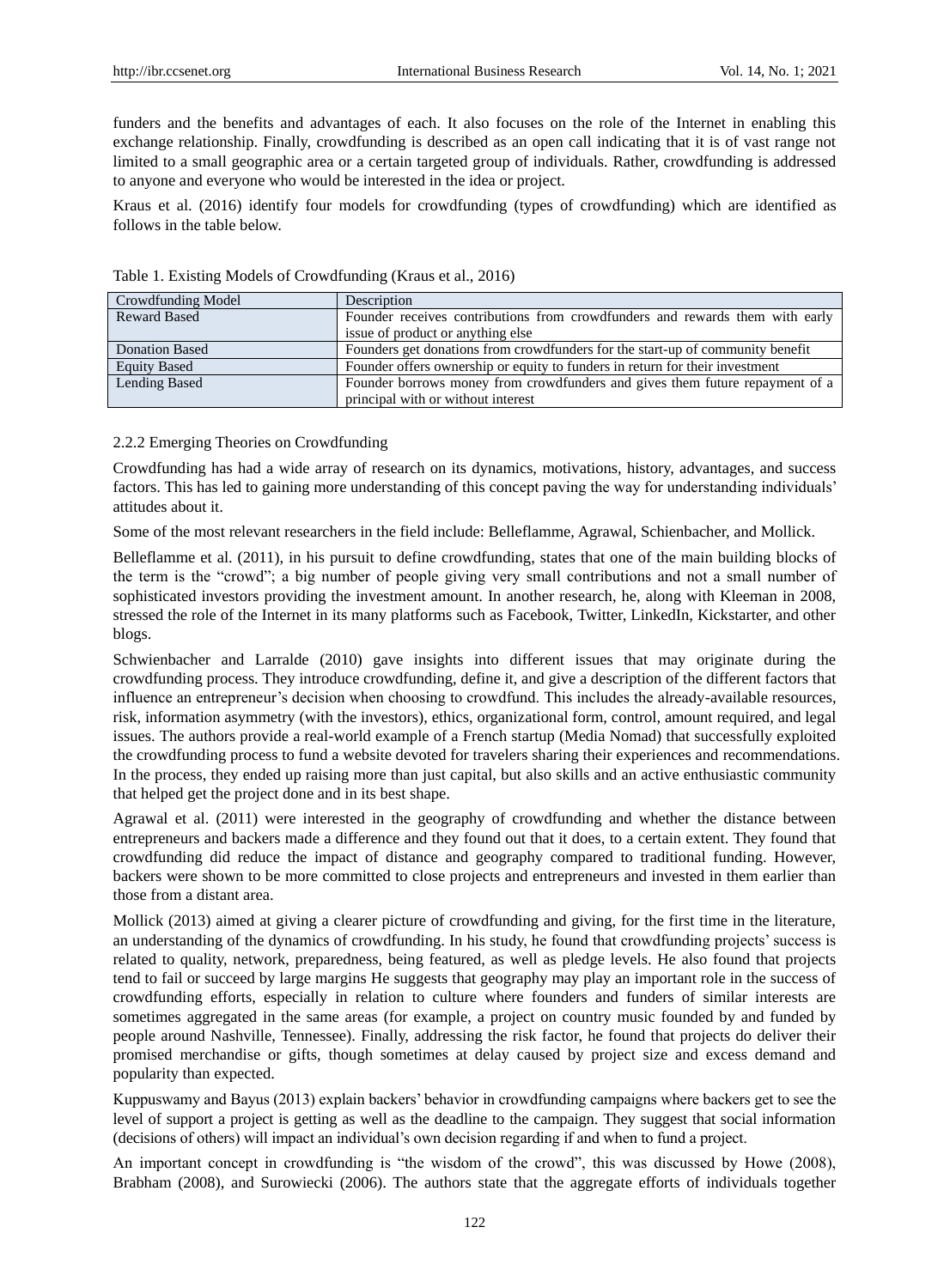create better solutions than of individuals alone and that crowds could be more efficient than individuals or small teams. In addition, the more diverse a group is, the more efficient it can be.

# **3. Research Methodology**

# *3.1 A Conceptual Framework and Hypotheses Statement*

For the purpose of understanding individual attitudes toward participating as funders in crowdfunding, the researcher developed a conceptual model that includes four variables (enthusiasm, trust, experience, and knowledge) said, in previous studies (Belleflamme et al., 2011; Oxera, 2015; Moon & Hwang, 2018), to influence attitudes toward participating as a funder in crowdfunding. The conceptual model was developed from the ABC model of attitudes (*Breckler, 1985).* The ABC model of attitudes divides attitudes into three components: Affect, Behavior, and Cognition. These three components are referred to as verbs "feel, do, and think". "Affect" is an individual's emotions and feelings toward a subject. "Behavior" represents intentions, verbal statements related to behavior, and actual action. "Cognition" concerns knowledge and beliefs. These three components have a close relationship with each other and affect an individual's attitude toward a subject. Thus, "Affect" is represented by enthusiasm and trust. "Behavior" is said to be experience. And finally, "Cognition" is represented by knowledge. The conceptual model is shown in figure 1 below.



Figure 1. Conceptual Framework: Factors Influencing Attitudes toward Participating as Funders in Crowdfunding

The hypothesis statements were as follows:

Hypothesis 1: *Enthusiasm* has a positive impact on attitudes toward participating as funders in crowdfunding.

Hypothesis 2: *Trust* has a positive impact on attitudes toward participating as funders in crowdfunding.

Hypothesis 3: *Experience* has a positive impact on attitudes toward participating as funders in crowdfunding.

Hypothesis 4: *Knowledge* has a positive impact on attitudes toward participating as funders in crowdfunding.

# *3.2 Sample Industry*

The questionnaire was sent out through the Internet to reach individuals from different areas such as Beirut, North Lebanon, South Lebanon, and Beqaa. A non-probability virtual snowball sampling method was employed since the target was a large number of working individuals in all types of organizations, all ages, and both genders. The number of responses received was 468. Out of these, 11 questionnaires were rendered unviable due to incomplete information whether in the demographics section or in the questions section. The resulting sample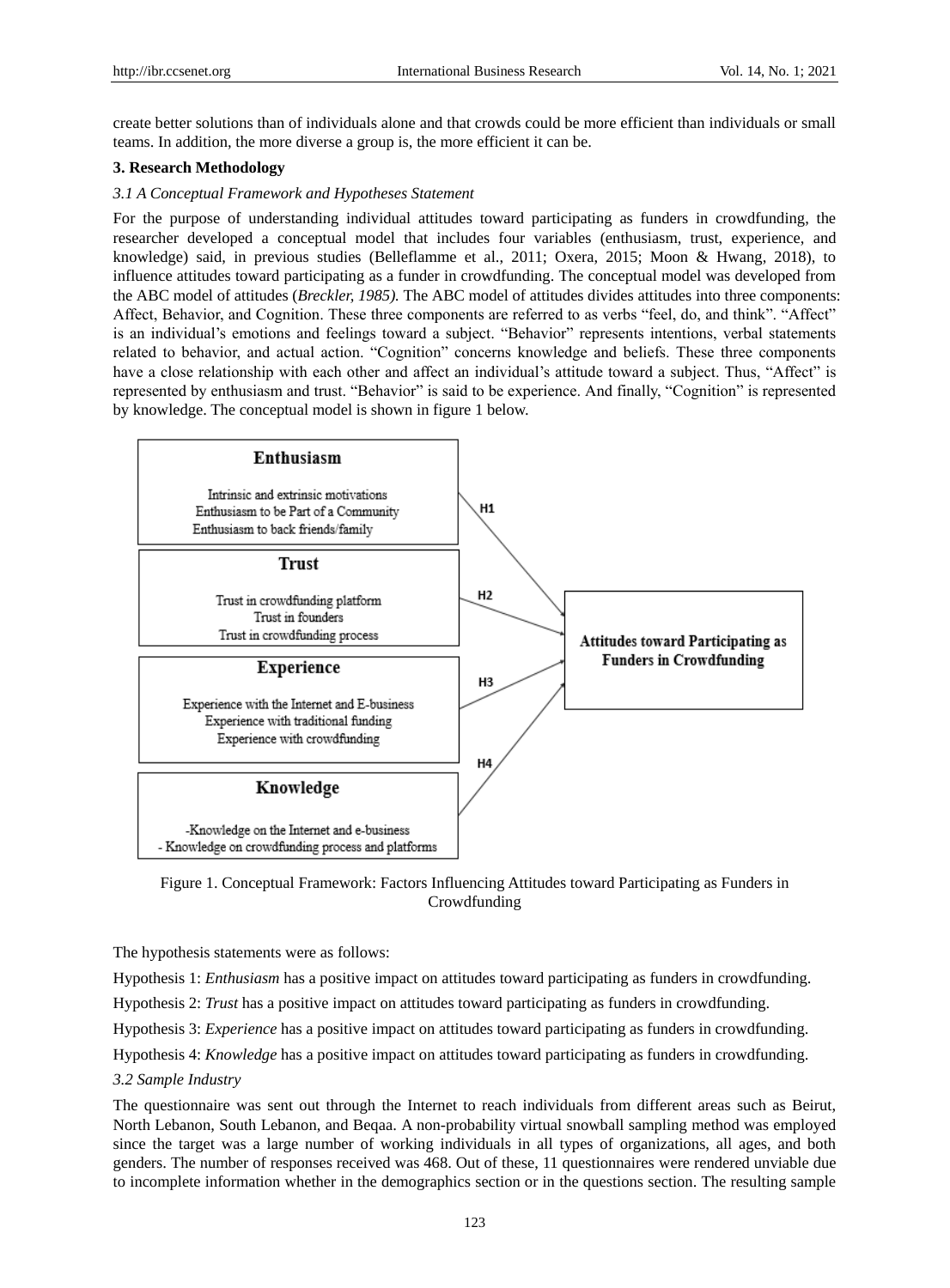size after removing the unviable questionnaires was 457.

#### *3.3 Design of the Questionnaire*

For the first independent variable, enthusiasm, the questionnaire contained four items (i.e. liking innovative products, interest in project, being part of a community, and supporting friends and family). The second independent variable, trust, contained three items (i.e. trust in project founders, trust in platforms, and trust in crowdfunding process). As for the third independent variable, experience, the questionnaire had three items (i.e. experience with the Internet, experience with traditional funding, and experience with crowdfunding). Finally, the last independent variable, knowledge, included four items in the questionnaire representing it (i.e. knowledge in the Internet and e-business, heard term crowdfunding, understand crowdfunding, and knowledge of platforms). The dependent variable, attitude toward participating as funders in crowdfunding, was represented and measured by four items (i.e. belief if crowdfunding can be a success, positive attitude, likelihood to become a backer, and likelihood to become a founder).

# **4. Results**

#### *4.1 Studying the Homogeneity of the Metric Scales*

The first homogeneity test of the metric scales concerns validity. Validity explains how well the collected data covers the actual area of investigation (Ghauri and Gronhaug, 2005). In other words, the research instrument actually measured what it was supposed to measure. To measure the validity of the research instrument (the survey), the researcher operates factor analysis which is a method that aims at evaluating the items of a scale and the relationships among each other in order to rule out irrelevant items from the scale. This is done to ensure that all items of a scale measure what they intend to measure before applying inferential statistics. In other words, the questions asked relate to the construct needed to be measured. As a result of Factor Analysis, any items that did not contribute significantly enough to the dimension were eliminated, or otherwise, retained. In the study of factor analysis, two measures will first be displayed: the KMO (Kaiser-Meyer-Olkin) (Kaiser, 1974) and Bartlett's test of Sphercity (Bartlett, 1937). An ideal KMO is that close to 1 indicating a high degree of significance. A resulting value less than 0.5 would be deemed unacceptable. Considering Bartlett's measure, a resulting value less than 0.05 would be considered significant. This test indicates if the variables in the correlation matrix are correlated significantly different than 0 using an indicator of ( $p < 0.0001$ ).

The second part of the homogeneity tests of the metric scales is reliability tests. Reliability is concerned with the extent to which a measurement of a phenomenon provides stable and consistent results (Carmines and Zeller, 1979). In other words, a research instrument is said to be reliable if it provides the same results if the measurement is repeated with the same conditions. One of the most common measures of internal consistency is the Cronbach Alpha coefficient (Cronbach, 1951), especially when Likert scale is utilized in the study. The desired coefficient for each variable in this study is considered to be at a minimum of 0.7 (Whitley, 2002).

In the table below, the researcher has synthesized the set of items selected as a result of the factorial analysis (PCA and Chronbach  $(\alpha)$  carried out on the different variables.

| Variable   | Items Selected                        |  |  |
|------------|---------------------------------------|--|--|
| Enthusiasm | Like Innovative Products              |  |  |
|            | <b>Support Interesting Projects</b>   |  |  |
|            | Part of a Community                   |  |  |
|            | <b>Supporting Friends and Family</b>  |  |  |
| Trust      | <b>Trust Platform</b>                 |  |  |
|            | <b>Trust Founders</b>                 |  |  |
|            | Deliver Rewards                       |  |  |
| Experience | <b>Funded Traditionally</b>           |  |  |
|            | <b>Funded Crowdfunding</b>            |  |  |
| Knowledge  | Heard Term Crowdfunding               |  |  |
|            | <b>Understand Crowdfunding</b>        |  |  |
|            | <b>Know Platform</b>                  |  |  |
| Attitude   | Crowdfunding can be a success         |  |  |
|            | Positive Attitude toward Crowdfunding |  |  |
|            | Participate as Funder                 |  |  |
|            | Participate as Founder                |  |  |

Table 2. Summary of the variables and items selected as a result of the factorial analysis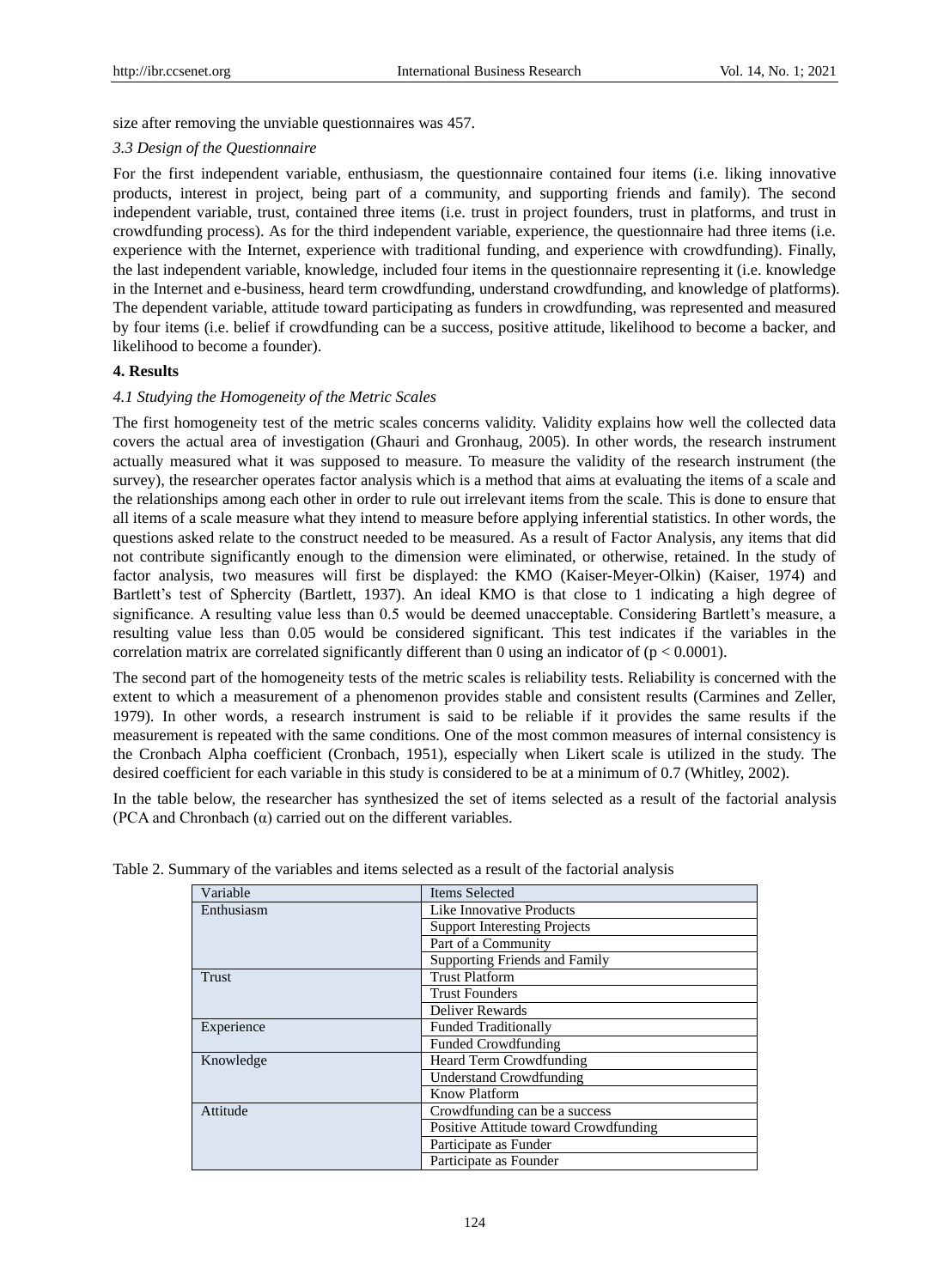#### *4.2 Regression Analysis*

The multiple regression analysis test was chosen to understand the relations between each independent variable and the dependent variable. Multiple Linear Regression illustrates several variables' relationships with a dependent variable explaining *which variable has the strongest and most significant impact* (Salleh, Zainudin, & Arif, 2017). The analysis used a confidence interval of 95% for the coefficients.

The results of the multiple regression test presented in Table (3) show an R value of 0.865, also connoted as 86.8%, indicating a strong correlation between the predicted and the observed values in the outcome variable. The adjusted R² had a value of 0.749 meaning that approximately 74.9% of the total variability in the outcome variable is the result of the model with its four predictor variables. Furthermore, checking the p-values, which should be less than 0.05 to have significant impact, three variables were found to coincide with this criterion while one variable didn't. The p-value for enthusiasm and trust was 0.000 dramatically less than 0.05. In addition, experience showed an acceptable value of 0.003 which agrees with the specified threshold. This shows that each of the three variables enthusiasm, trust, and experience offers a significant amount of unique variance in the dependent variable that other variables do not offer. On the other hand, the p-value of the last independent variable, knowledge, showed a result of 0.057 which is slightly above the acceptable p-value meaning that this variable does not offer a significant amount of unique variance in the dependent variable. Therefore, it is not a significant predictor of attitudes in this model. The four variables enthusiasm, trust, experience, and knowledge presented coefficient of 0.367, 0.403, 0.040, and 0.055 respectively. The constant (intercept) coefficient for when all the variables are zero was 0.785. This results in the following equation (1) for multiple linear regression

*Equation 1: Regression Equation of Independent Variables Enthusiasm, Trust, Experience, and Knowledge with Dependent Variable Individual Attitudes*

Attitudes  $=0.368$ (Enthusiasm) +0.403(Trust) +0.04(Experience) +0.055(Knowledge) +0.785

It is noticeable that enthusiasm and trust have relatively higher coefficients in the multiple linear regression equation and thus stronger impact on the dependent variable than do experience and knowledge. This result is translated in the statement that each increase of 1 unit in the variable enthusiasm results in an increase of 0.367 in attitude and each increase by 1 unit in the variable trust results in an increase by 0.403 in individual attitudes. It is likewise for the other two variables.

Thus, it can be seen that when the independent variables are paired together, two variables stand out with a noticeably stronger impact on the dependent variable (enthusiasm and trust) than the other two variables (experience and knowledge). And while the independent variable "knowledge" had a significant impact when tested alone in simple linear regression, it showed no significant impact when paired with the other three variables. This result might be attributed to the fact that "Experience" actually includes "Knowledge" in it. To have experience, a minimal level of knowledge must be existent. This is not the case conversely since knowledge can be taught with no needed practical execution or experience. Thus, for example, those who answered they had experience with the Internet automatically had sufficient knowledge about the Internet. Therefore, in this model, part of the variance accounted for knowledge was also accounted for experience. This led to a low and insignificant level of unique contribution of the independent variable knowledge. Being an insignificant predictor in multiple linear regression, thus, made knowledge an insignificant predictor of attitudes overall. This lead to the acceptance of the hypotheses H1, H2, and H3 pertaining that enthusiasm, trust, and experience (respectively) have a positive impact on attitudes toward participating as funders in crowdfunding. Furthermore, this result leads to the rejection of H4 pertaining that knowledge has a positive impact on attitudes toward participating as funders in crowdfunding. The rejection of this hypothesis does not mean knowledge has no impact at all, but rather the impact might be included in the variable "experience" (knowledge is a part of, and a prerequisite for, experience). From this multiple linear regression, it was learned that enthusiasm and trust were the strongest predictors of the dependent variable followed by experience. Knowledge had an insignificant impact in this model. Nevertheless, the results of the model still showed a high and significant  $R^2$ value, even though some of the independent variables proved insignificant indicating that the model overall in all its variables well-predict the dependent variable.

The corresponding results are presented in table (3) below.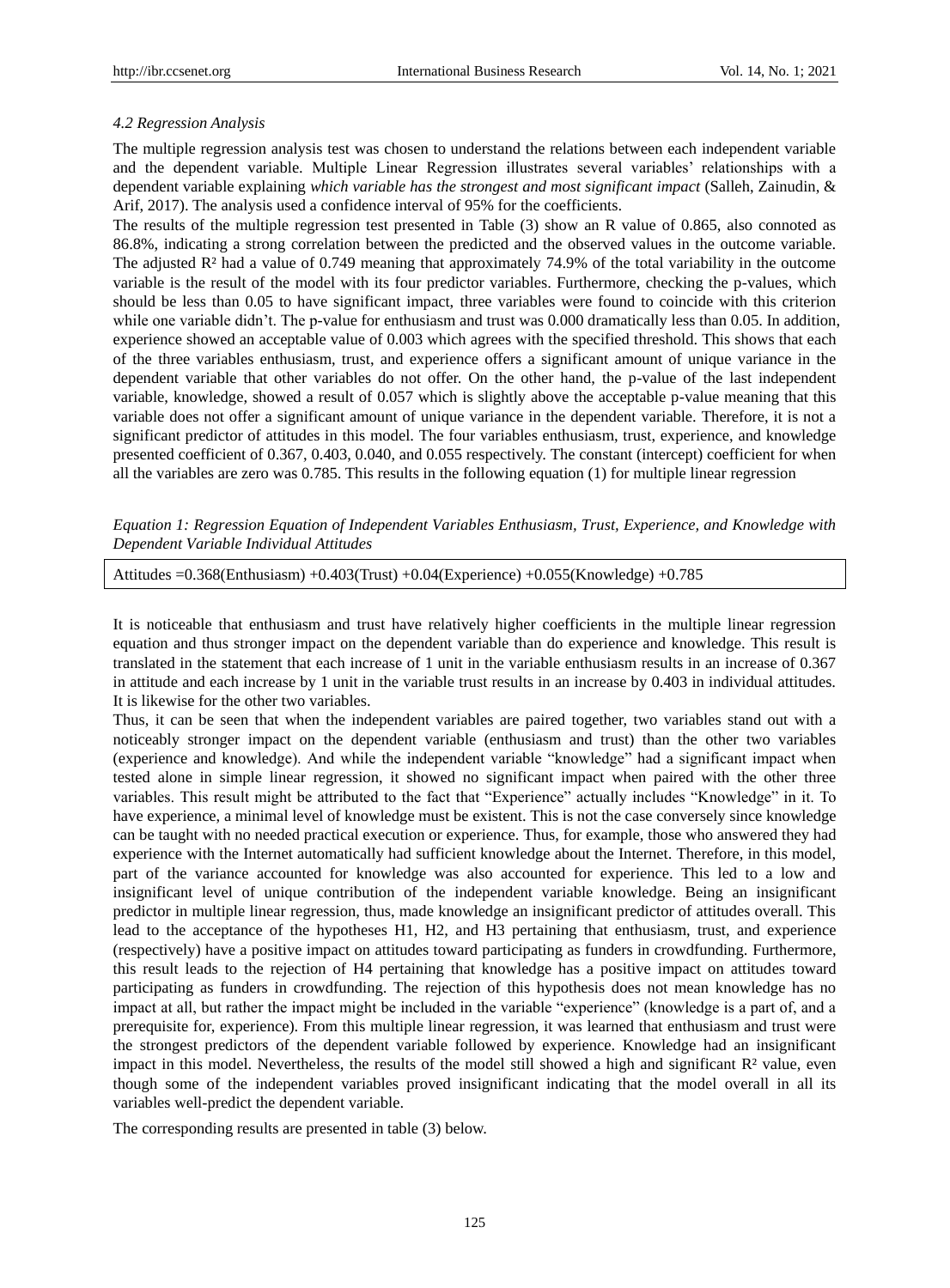| <b>Model Summary</b>      |                                                |            |              |   |                          |      |  |  |
|---------------------------|------------------------------------------------|------------|--------------|---|--------------------------|------|--|--|
| Model                     | R                                              | R Square   |              |   | <b>Adjusted R Square</b> |      |  |  |
|                           | 0.865                                          | 0.749      |              |   | 0.747                    |      |  |  |
| Coefficients <sup>a</sup> |                                                |            |              |   |                          |      |  |  |
| Model                     | Unstandardized<br>Standardized<br>Coefficients |            |              | T | Sig.                     |      |  |  |
|                           |                                                |            | Coefficients |   |                          |      |  |  |
|                           | <sub>B</sub>                                   | Std. Error | Beta         |   |                          |      |  |  |
| (Constant)                | .785                                           | .093       |              |   | 0.8441                   | .000 |  |  |
| Enthusiasm                | .367                                           | .029       | .426         |   | 12.449                   | .000 |  |  |
| Trust                     | .403                                           | .029       | .469         |   | 13.688                   | .000 |  |  |
| Experience                | .040                                           | .023       | .076         |   | 2.621                    | .003 |  |  |
| Knowledge                 | .055                                           | .021       | .080         |   | 2.663                    | .057 |  |  |

# Table 3. Results of Multiple Regression Analysis

a. Predictors: (Constant), Enthusiasm, Trust, Experience, Knowledge

b. Dependent Variable: Individual Attitudes

### **4. Discussion**

Results demonstrated that there is a low level of awareness in Lebanon of this relatively new method of funding: Crowdfunding. The Lebanese people, as the sample suggested, had low awareness of the topic to form well-informed attitudes. It was also seen that there are relatively low levels of understanding of the topic for a great portion of those who are crowdfunding-aware. This may be linked to the discouragement of the Lebanese to indulge in online activities that go beyond entertainment (El-Amine, 2017). Despite the efforts encouraging e-commerce and online activity in business, most of the Lebanese people still prefer to do their business offline and present mistrust to online activity (especially if it involves e-payment). And since crowdfunding is not studied in many curriculums in schools or universities, it was expected to have low awareness of this idea. On the other hand, while awareness was minimal, results showed a positive outlook for the future since participation level was high in the small portion of crowdfunding-aware individuals. Thus, proper awareness and improving attitudes can go the long way in making crowdfunding a viable and successful method of funding entrepreneurial projects. Considering current attitudes, the researcher tested the proposed model through simple and multiple linear regression. The three hypotheses pertaining that enthusiasm, trust, and experience were approved meaning that these variables have an impact on attitudes toward participating as funders in crowdfunding. The hypothesis pertaining that knowledge has a similar impact was rejected and that was attributed to the inclusion of its impact in the variable "experience". The extensive analysis of the results showed that enthusiasm and trust contributed the most to attitudes toward participating as funders in crowdfunding. Enthusiasm was mentioned in a great number of publications about crowdfunding, sometimes referred to as intrinsic motivations (Schwienbacher & Larralde, 2010) or feelings of enjoyment or excitement (Oxera, 2015). Community benefits (Belleflame, 2011) and support for friends and family (Agrawal, 2011) were major parts of the variable enthusiasm which showed great impact on attitudes toward funding crowdfunding projects. In each of the mentioned studies, enthusiasm was shown to be of the greatest impact on attitudes and behavior compared to other motivations which are reinforced by this study. Thus, when enthusiasm toward a project exists, it is quite likely to have active participation in crowdfunding it. This was demonstrated in the graph of the regression line between the two variables where enthusiasm was a good predictor of attitudes. When enthusiasm is strong, a positive attitude is predicted and the opposite is true. Observing Lebanese crowdfunding platforms (such as Zoomaal), it is noticed that a great percentage of projects in general, and funded projects especially, are those relating to donation for causes (health, environmental, social, etc.). Thus, the emotional aspect can be seen as the dominant factor defining people's attitudes toward participating as funders in crowdfunding. The second highly correlated independent variable, trust, showed similar results upon simple linear regression. Trust was a major factor in influencing individuals' attitudes toward crowdfunding in multiple readings (Oxera, 2015; Kuti & Madarász, 2014; Belleflame, Lambert, & Schwienbacher, 2011; Moon & Hwang, 2018; Gerber & Hui, 2014). Regression analysis showed a great impact of trust (in crowdfunding projects, platforms, founders, and the whole process) on the making up of the opinion and attitude of individuals toward participating as funders in crowdfunding. This result is in line with the result of hypothesis testing of Moon and Huang (2018) by which it was shown that perceived trust affected the user's intention, meaning a positive attitude toward being a crowdfunder. This result was well-predicted considering that trust is an important element for building a prosperous relationship between funders and project founders (Ng et al., 2016). Furthermore, trust is necessary to mitigate worries about fraud and failed projects (Alegre & Moleskis, 2016). Thus, trust is a primary element in building positive attitudes toward crowdfunding entrepreneurial projects. This is especially important to note in the Lebanese culture where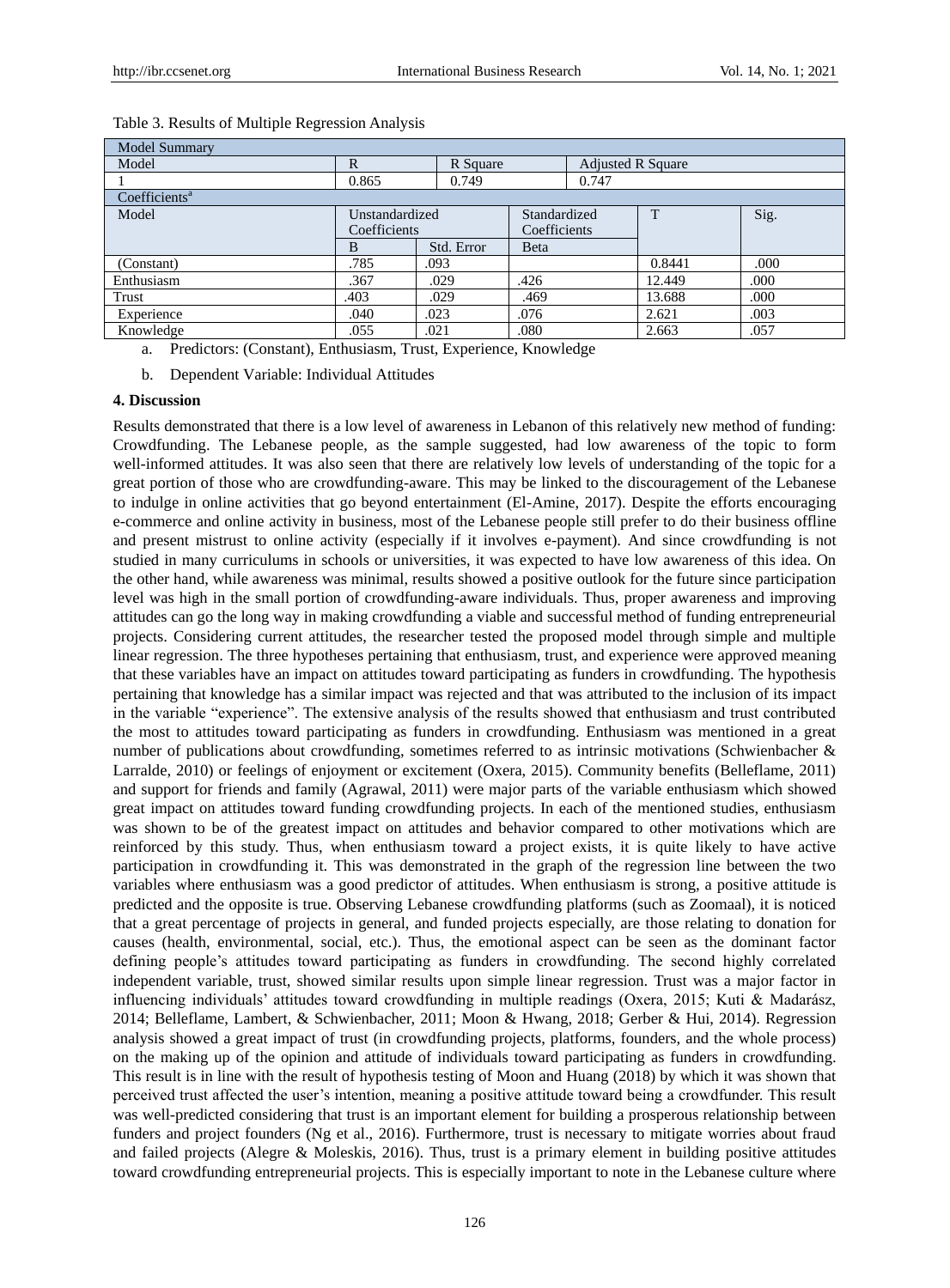it is noticed that the Lebanese have comparably low levels of trust toward online business transaction especially those concerning online payment (El-Amine, 2017). The weak positive levels of trust were matched with weak positive attitudes toward crowdfunding. Though improving through generations, Lebanon is still considered lagging on e-business with one of the biggest reasons is mistrust of online activity and a perceived lack of secure online payment. Thus, it is no surprise to have relatively insufficient trust in crowdfunding being an online activity requiring online payment. The third independent variable, which also showed an impact on shaping attitude toward crowdfunding, though in slightly less effect, is experience in the Internet, traditional funding, and crowdfunding. It was proposed that having previous encounters with the aforementioned promotes a positive attitude stronger than of those with no experience at all. The fourth variable, knowledge, showed a positive significant impact in simple linear regression, though weaker than the impact of enthusiasm and trust. However, that impact was distorted with other variables when tested in multiple linear regression. Thus, knowledge was ruled out from being a unique contributor to attitudes. The impact was said to be included in experience since it is a prerequisite and, ultimately, a part of it. Knowledge represents the actual information a person possesses about the Internet and about crowdfunding to be able to maneuver their way in the crowdfunding platform/website. Thorough knowledge can be useful when viewing and funding projects but also in later stages of the process (receiving feedback, asking questions, keeping up with the project progress, and the reward delivery process). Regression analysis gave a positive impact of this variable agreeing with the outcome of Vergara (2015) where individuals showed that they need a sufficient deal of information and knowledge before actually participating. The correlation between the two variables (knowledge and attitudes) was a positive one but a rather weak one compared to enthusiasm and trust.

#### **5. Conclusion**

#### *5.1 Implications & Recommendations*

The research provides important findings regarding crowdfunding and individual attitudes toward participating in it. However, the real value is in how findings from the research can be practically applied to reap actual benefits. This paper appeals, first, to entrepreneurs who are longing to start their businesses and are struggling to acquire needed capital. It proposes that entrepreneurs can resort to crowdfunding as a different and unique method of financing that is gaining a lot of popularity and success in the world. Thorough definitions and information are provided in this reading in regard of details of crowdfunding that could be used as a base for understanding crowdfunding and adopting it as a funding mechanism. Second, results of this study benefit entrepreneurs who are considering crowdfunding as a method of financing but do not know how to actually get people to crowdfund. These entrepreneurs, thus, should consider the 4 elements in the conceptual model that are said to influence attitudes and work on each to target the right people and inspire them to participate. This involves targeting groups that are related to the subject and presenting the project from their point of view. This also includes communicating measures of security that the crowdfunding platform offers as well as their own potential as entrepreneurs to improve trust. In addition, entrepreneurs should target those with the needed knowledge and experience who will be more prone to take action or promote knowledge and experience in the groups lacking it to positively shape their attitudes toward the specified project. Thirdly, crowdfunding platforms who make profits from successfully funded projects could draw value from this research by gaining practical knowledge on the status of crowdfunding in Lebanon where there is low awareness of the topic in general and should take measures on how to improve it and bring it to the forefront of the Lebanese attention. Thus, these platforms have the benefit of helping entrepreneurs succeed in bringing their projects to life. Furthermore, efforts should be made to improve attitudes of the people toward this method of funding and their actual intentions to crowdfund. This can be achieved by improving security measures and communicating the safety the process involves. Communicating the payment process and how the transactions are handled safely can go a long way. Another thing to take into consideration is how personal information is protected and using the crowdfunding platform is safe and secure. Moreover, since awareness is low and understanding is below needed, crowdfunding platforms should promote campaigns to teach people about crowdfunding and how it works to increase their awareness and knowledge and propel any misconceptions some might have about the idea. Finally, since this new "trend" in Lebanon is actually a well-established funding method in many parts of the world which has benefited huge numbers of entrepreneurs, it should be increasingly educated and learned especially in learning institutions. This calls for the inclusion of crowdfunding as a funding mechanism in the curriculums in business management and finance and educating future entrepreneurs and potential funders about it.

#### *5.2 Research Limitations*

The research relied mostly on a virtual snowball sampling technique which is a sampling method that relies on the Internet where individuals fill out the survey and forward it to others who also forward it to others. Thus, the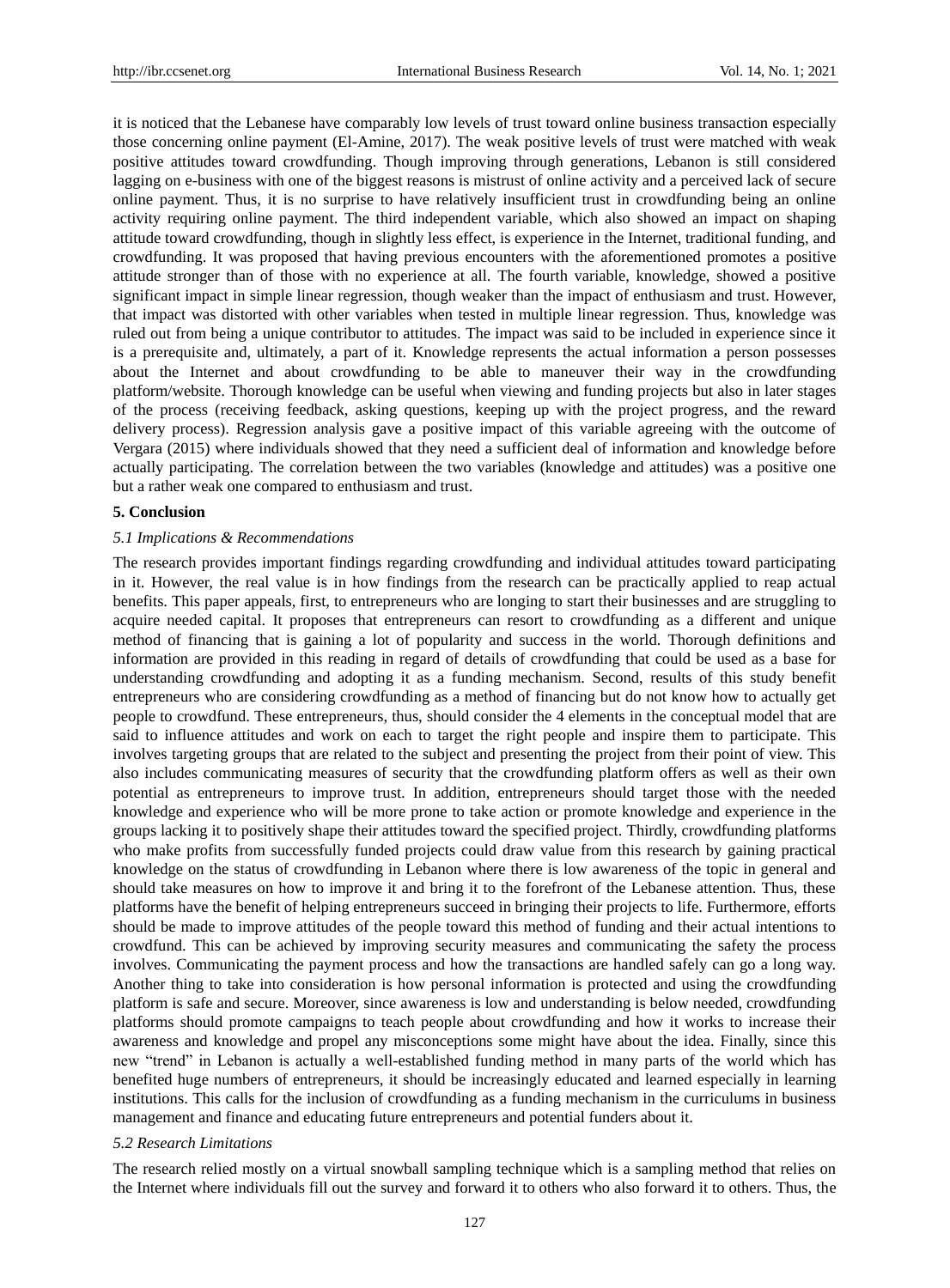number of respondents gradually increases like a rolling snowball. This technique was the best-fit since for an exploratory study in Lebanon where the sample must contain individuals from all over Lebanon, social media and the Internet were the most appropriate way to reach rural areas such as South of Lebanon, North of Lebanon, and Beqaa. This is a limitation since the dynamics involved could threaten the generalizability of the results since the survey might reach only similar individuals. Moreover, the response rate could not be identified since a number of individuals were forwarding to others via social media.

# *5.3 Suggestions for Future Research*

The research can be supported with a qualitative exploratory study that handles the outcome and findings obtained and further explains them to be applied more practically. The analysis of results and discussion of findings proposed that two variables might be the main variables (enthusiasm and trust) and two can be supporting variables (knowledge and experience). This idea, which is still a proposition in this paper, can be tested and researched more for possible changes in the conceptual model and confirmation or disconfirmation of it.

## **References**

- Agrawal, A., Catalini, C., & Goldfarb, A. (2011). Friends, Family, and the Flat World: The Geography of Crowdfunding. *NET Institute Working Paper, 10*(8)*,* 2-12. https://doi.org/10.3386/w16820
- Alegre, I., & Moleskis, M. (2016). Crowdfunding: a Review and Research Agenda. Working paper*, IESE Business School- University of Navarra, Spain.* pp. 18-30. https://doi.org/10.2139/ssrn.2900921
- AlHussaini, W., & Hill, S. (2017). *Global Entrepreneurship Monitor: National Report Lebanon.* Retrieved from <https://www.gemconsortium.org/file/open?fileId=50046>
- Bartlett, M. S. (1937). Properties of Sufficiency and Statistical Tests*. Proceedings of the Royal Statistical Society, 160*(901). https://doi.org/10.1098/rspa.1937.0109
- Belleflame, P., Lambert, A., & Schwienbacher, A. (2011). Crowdfunding: Tapping the Right Crowd. *Journal of Business Venturing, 29,* 2-21. https://doi.org/10.2139/ssrn.1836873
- Brabham, D. C. (2008). Moving the Crowd at iStockphoto: The Composition of the Crowd and Motivations for Participation in a Crowdsourcing Application. *First Monday, 13*(6). https://doi.org/10.5210/fm.v13i6.2159
- Breckler, S. J. *(1985).* [Empirical Validation of Affect, Behavior, and Cognition as Distinct Components of](http://psycnet.apa.org/record/1985-12049-001)  [Attitude.](http://psycnet.apa.org/record/1985-12049-001) *Journal of Personality and Social Psychology, 47,* 1191-1205. https://doi.org/10.1037/0022-3514.47.6.1191
- Carmines, E. G., & Zeller, R. A. (1979). Reliability and Validity Assessment. *SAGE Publications, Newbury Park, CA.* https://doi.org/10.4135/9781412985642
- Cronbach, L. J. (1951). Coefficient Alpha and the Internal Structure of Tests. *Psychometrika*, *16,* 297-334. https://doi.org/10.1007/BF02310555
- Dehling, S. (2013). Crowdfunding–A Multifaceted Phenomenon. *School of Management and Governance, University of Twente, Netherlands.* pp. 9. Retrieved from [https://essay.utwente.nl/64436/1/Master\\_Thesis\\_SebastianDehling.pdf](https://essay.utwente.nl/64436/1/Master_Thesis_SebastianDehling.pdf)
- El-Amine, Y. (2017). As E-commerce Slowly Grows in Region, Lebanon Lags Behind. *Annahar, May 3rd, 2017.*
- Filion, L. (2011). Defining the Entrepreneur. *World Encyclopedia of Entrepreneurship*. pp. 41-52.
- Gerber, E. M., Hui, J. S., & Kuo, P. Y. (2012). Crowdfunding: Why People Are Motivated to Post and Fund Projects on Crowdfunding Platforms. *Computer Supported Cooperative Work Workshop on Design, Influence, and Social Technologies: Techniques, Impacts and Ethics.* pp. 5-7.
- Ghauri, P., & Gronhaug, K. (2005). Research Methods in Business Studies. *Harlow, Financial Times, Prentice Hall.*
- Howe, J. (2008). Crowdsourcing: Why the Power of the Crowd is Driving the Future of Business. *Crown Publishing Group, New York.*
- Inventis. (2014). Lebanon SME Strategy, a Roadmap to 2020*. Ministry of Economy and Trade. pp.* 1-15. Retrieved from http://www.economy.gov.lb/public/uploads/files/6833\_5879\_4642.pdf
- Kaburi, S. N., Mobegi, V. O., Kombo, A., Omari, A., & Sewe, T. (2012). Entrepreneurship Challenges in Developing Economies: A Case of Kenyan Economy. *International Journal of Arts and Commerce, pp:* 442.
- Kaiser, H. F., & Rice, J. (1974). Little Jiffy, Mark IV. *Educational and Psychological Measurement, 34*, 111-117. https://doi.org/10.1177/001316447403400115